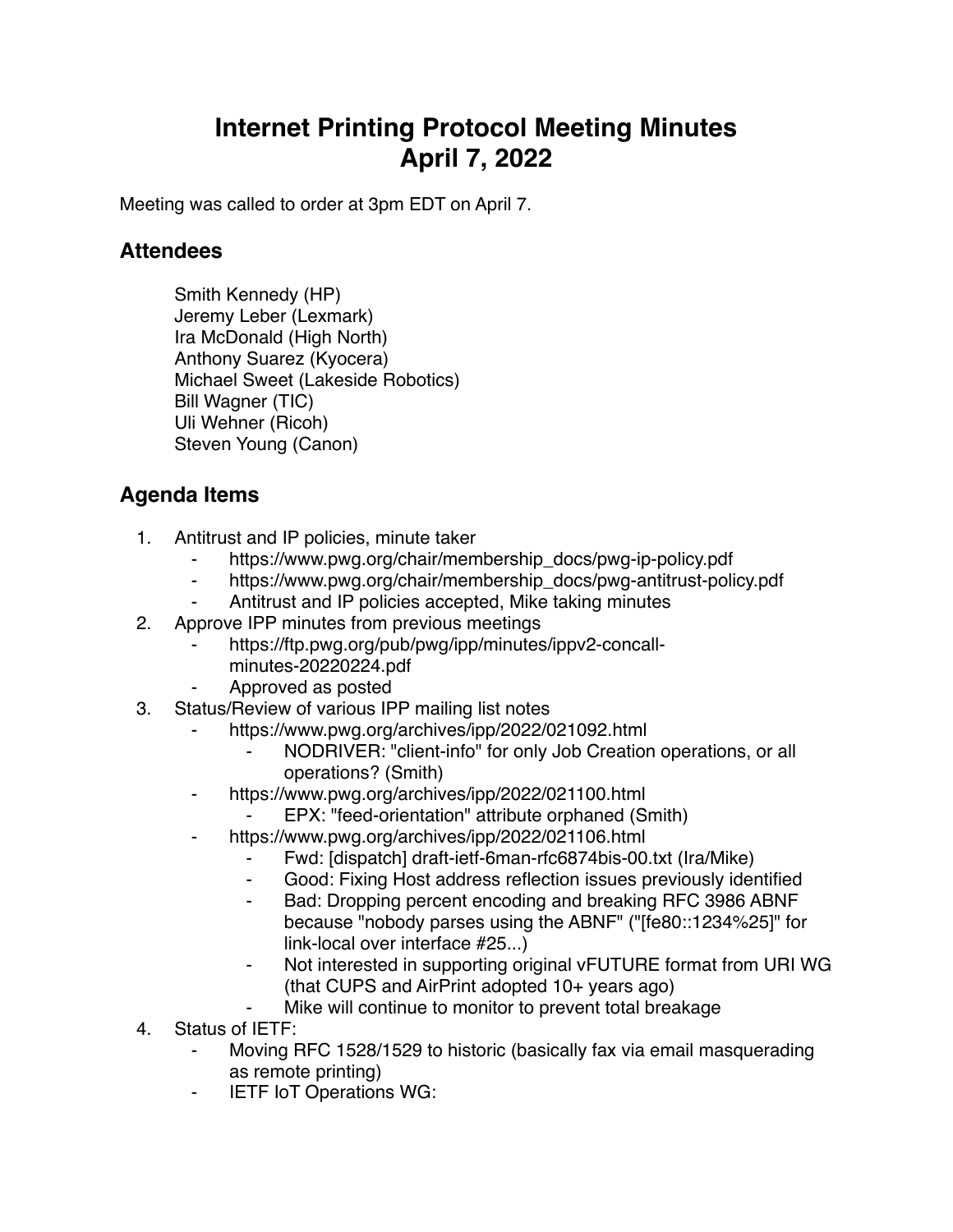- ⁃ Several interesting things for printers
- Mike has submitted an I-D for using a local ACME server to get X.509 certificates
	- ⁃ https://datatracker.ietf.org/doc/draft-sweet-iot-acme
- **IETF 113:** 
	- ⁃ Post-quantum encryption work
	- ⁃ Hybrid Public Key Exchange, algorithms
	- ⁃ Concerns about RSA/ECDSA, NIST updates/recommendations
- 5. Status of AMSC and ISO liaisons w/ PWG (Paul)
	- https://ftp.pwg.org/pub/pwg/general/sc/pwg-sc-call-minutes-20220124.htm
	- ⁃ https://ftp.pwg.org/pub/pwg/general/sc/pwg-sc-call-minutes-20220208.htm
	- ⁃ https://ftp.pwg.org/pub/pwg/general/sc/pwg-sc-call-minutes-20220307.htm
	- ⁃ https://ftp.pwg.org/pub/pwg/general/sc/pwg-sc-call-minutes-20220404.htm
	- ⁃ See PWG Steering Committee minutes from 01/24/22, 02/08/22, 03/07/22, 04/04/22
	- ⁃ PWG SC was canceled on 02/07/22, 02/21/22, 03/21/22
- 6. Status of PWG and IPP WG Formal Approvals and Last Calls (All)
	- ⁃ IPP Everywhere Printer Self-Certification Tools v1.1 Update 4 (Mike)
	- ⁃ https://www.pwg.org/archives/ipp/2022/021097.html
	- ⁃ IPP WG Last Call started 26 February 2022 open-ended
	- ⁃ One issue reported against update 4:
		- ⁃ https://github.com/istopwg/ippeveselfcert/issues/84
	- Mike will also be switching to using OpenSSL for TLS support on Windows
		- Fixes self-cert from a domain account
		- ⁃ CUPS 3.0 will be dropping MS SChannel and Apple **SecureTransport**
	- Mike is planning on doing a new build before the next concall
	- Schedule Approval in Q2 2022
- 7. IPP Finishings v3.0 (Smith)
	- https://ftp.pwg.org/pub/pwg/ipp/wd/wd-ippfinishings30-20220402-rev.pdf
	- ⁃ https://ftp.pwg.org/pub/pwg/ipp/wd/lcrc-ippfinishings30.txt
	- ⁃ Stable draft for a Major update
	- PWG Last Call started 02/25/22 extended to 04/04/22
	- ⁃ Schedule PWG Formal Approval in Q2 2022
	- ⁃ Section 1:
		- ⁃ "Internet Printing Protocol/1.1 [STD92]" (no model and semantics)
		- Drop "and IPP Production Printing Attributes ..." completely
	- ⁃ Section 3.1:
		- ⁃ Remove 5100.3-2001 (second bullet) and clean up
	- ⁃ Section 10:
		- Internet Printing Protocol/1.1 [STD92] (not model and semantics -8010 and 8011 both have security considerations)
	- Section 13.2:
		- ABNF URL should be the base name (no date)
	- ⁃ Smith will post an updated draft with these changes
	- Action: Mike to start PWG Formal Vote of IPP Finishings 3.0 once posted, ending after May 2022 F2F